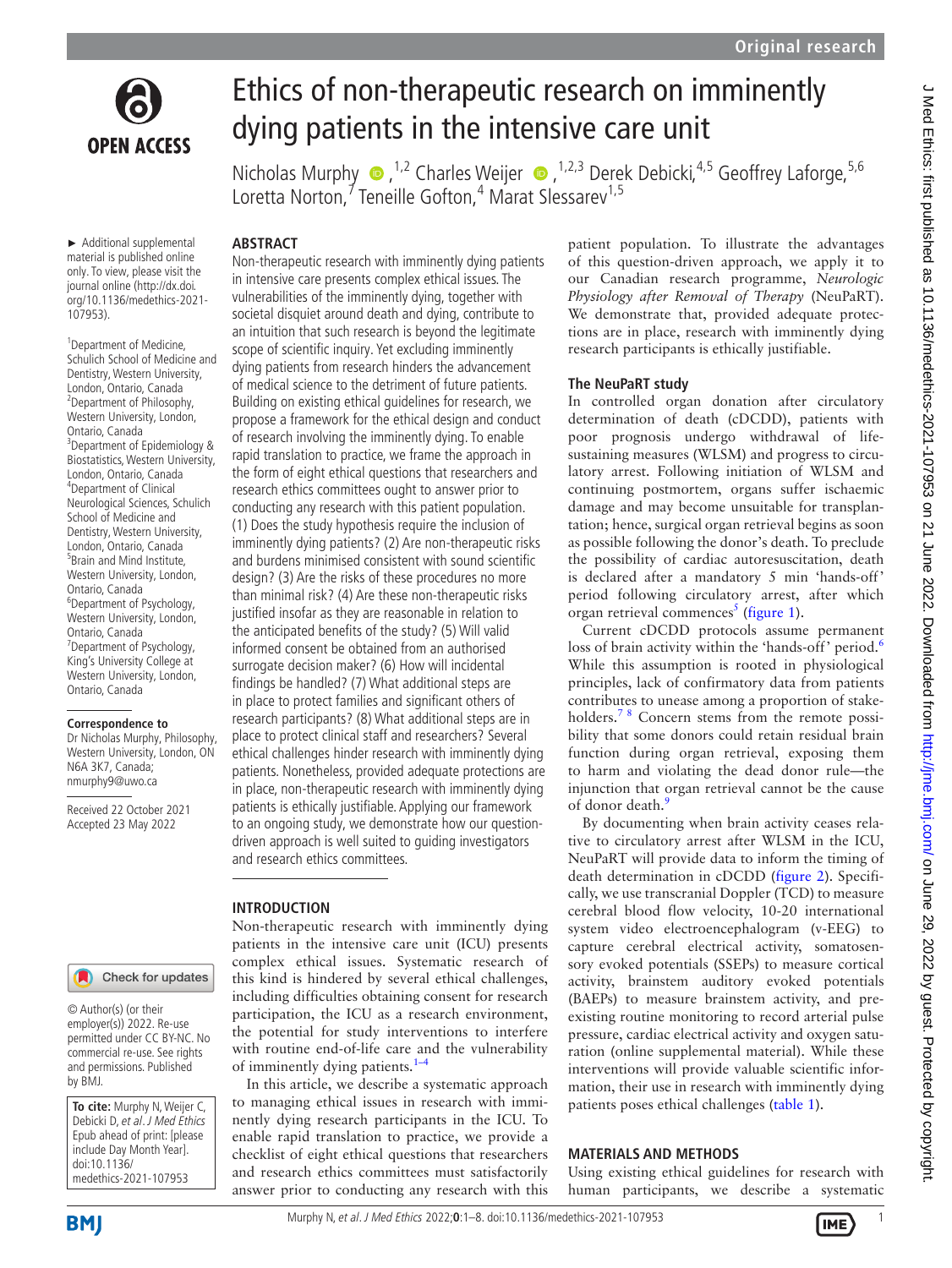<span id="page-1-0"></span>

**Figure 1** The process of controlled organ donation after circulatory determination of death begins with a decision to withdraw life-sustaining measures and ends with postmortem organ recovery.

framework for the ethical design and conduct of research involving imminently dying patient participants in the ICU. To enable rapid translation to practice, we frame the approach in the form of eight ethical questions that researchers and research ethics committees ought to answer prior to conducting any research with imminently dying patients. The scope of this paper is limited to ethical issues and does not include an analysis of legal issues. Researchers should be aware of and follow legal requirements for surrogate decision-making and research.

#### **Research with the dying patient**

Most studies involving dying patients take place in the context of palliative care, which encompasses patients who have weeks or months left to live. Ethically conducted research in palliative care includes both therapeutic interventions which offer the prospect of direct benefit, as well as non-therapeutic research involving observation, interviews or other non-therapeutic interventions.[10 11](#page-6-5) Patients in palliative care can often give informed consent and may also benefit directly from research participation.<sup>[12](#page-6-6)</sup>

Research on imminently dying patients—that is, those who have hours or minutes left to live—differs in important respects from research in palliative care. Researchers are typically unable to obtain first-person consent, nor are patients likely to benefit from participation. While studies involving imminently dying patients are not unknown,<sup>13</sup> research intruding into the dying process presents challenges unfamiliar to most researchers. Together, these features distinguish research with the imminently dying from other areas of inquiry.

Patients who are imminently dying are vulnerable because they are at an identifiably increased risk of greater or additional wrongs in research.<sup>14</sup> Specifically, they are at risk of autonomy wrongs, such as being treated as mere means to research ends. They are liable to justice-related wrongs through exploitation, or from institutional or professional gatekeeping unfairly preventing research participation. Finally, they are prone to welfare wrongs if the research impedes the provision of end-oflife care.

Suggesting that the vulnerability of the imminently dying precludes research participation is paternalistic and—as with

palliative patients—may itself represent an unjust exclusion from research. Furthermore, excluding this population from research would compromise future patients (and organ donors) who stand to benefit from greater understanding of the dying process. While the vulnerability of the imminently dying complicates the application of accepted ethical principles guiding the design and conduct of research, there is no compelling reason why they should be excluded from research provided adequate protections are in place.

All research involving human participants is guided by the ethical principles of justice, respect for persons and beneficence.[15 16](#page-6-9) These principles entail normative guidelines for the protection of research participants [\(table](#page-2-1) 2).

Further to the usual protections afforded research participants, additional protections for incompetent patients in research are required.<sup>[15–17](#page-6-9)</sup> These additional protections may include:

- ► Answering the study question must require the inclusion of these vulnerable participants; that is, their inclusion in research must not be solely for administrative convenience.<sup>15-17</sup>
- The risks of non-therapeutic study procedures must be no more than 'minimal risk'.<sup>16–18</sup>
- Prospective consent for research participation must be obtained from an authorised surrogate decision maker familiar with the patient's prior expressed wishes (if any), values and interests.<sup>15-17</sup>

Finally, recent scholarship in research ethics highlights the need to ensure protections for 'bystanders', that is, people who are not research participants but who are nonetheless impacted by research.<sup>[19](#page-6-11)</sup>

The above normative precepts suggest eight ethical questions that must be addressed prior to conducting any non-therapeutic research with the imminently dying ([table](#page-3-0) 3). To inform investigators and research ethics committees considering research with this population, we describe our answers to these questions in the context of the NeuPaRT study.

<span id="page-1-1"></span>

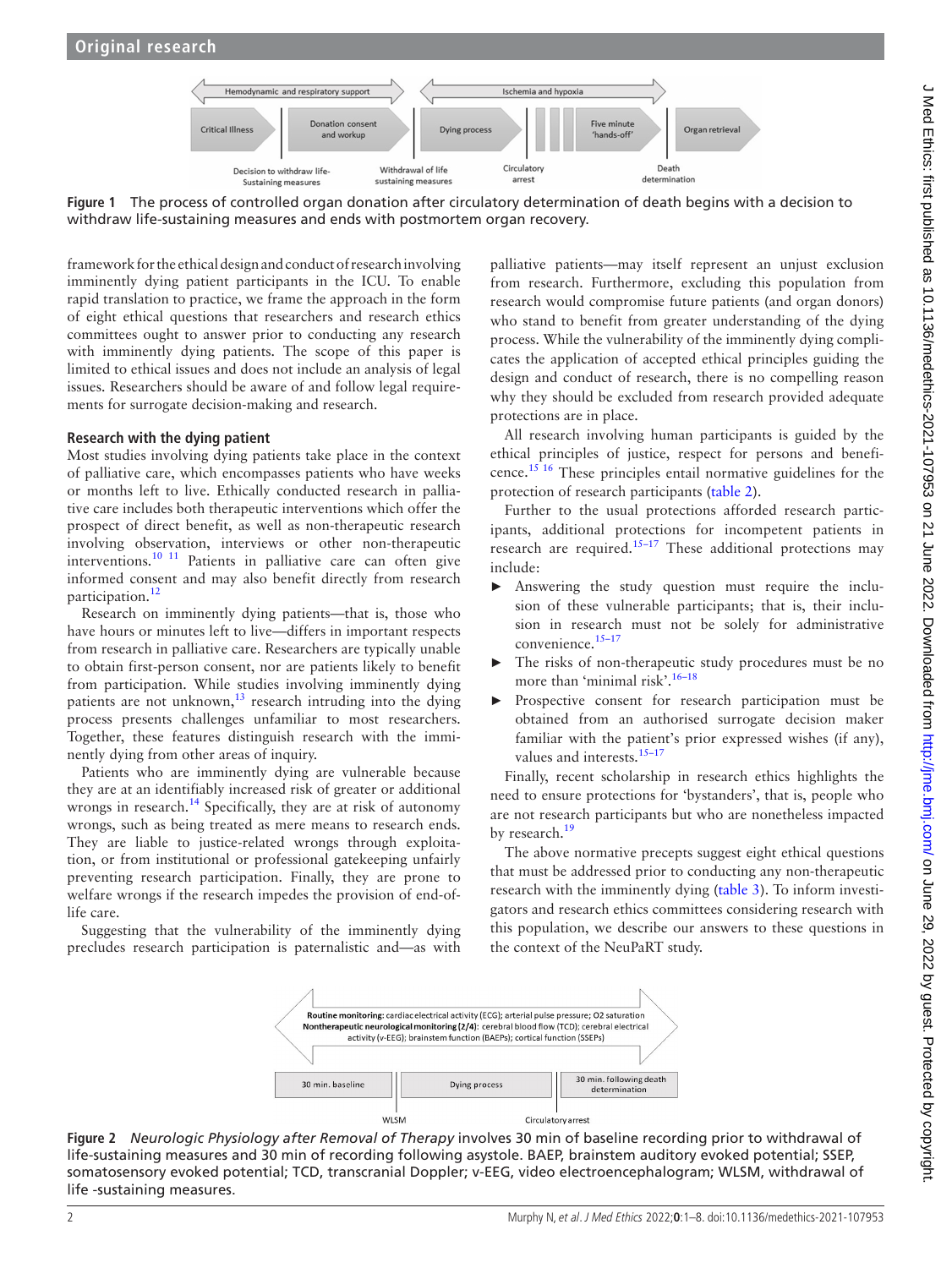<span id="page-2-0"></span>

| Neurologic Physiology after Removal of Therapy: study details<br>Table 1                                                                                                                     |                                                                                                                                                                                                                                                                                                                                                                                 |  |  |  |  |  |  |  |
|----------------------------------------------------------------------------------------------------------------------------------------------------------------------------------------------|---------------------------------------------------------------------------------------------------------------------------------------------------------------------------------------------------------------------------------------------------------------------------------------------------------------------------------------------------------------------------------|--|--|--|--|--|--|--|
|                                                                                                                                                                                              | Study detail                                                                                                                                                                                                                                                                                                                                                                    |  |  |  |  |  |  |  |
| Background                                                                                                                                                                                   | In controlled organ donation after circulatory determination of death (cDCDD), permanent loss of brain activity is assumed (but not confirmed) to occur within<br>the hands-off period following circulatory arrest, after which organ retrieval surgery commences. Lack of confirmatory human data to support this assumption<br>contributes to anxiety around cDCDD protocol. |  |  |  |  |  |  |  |
| Aim                                                                                                                                                                                          | Provide data to inform the timing of death determination in cDCDD by documenting the temporal relationship between the cessation of neurological and<br>circulatory activities after WLSM in the ICU.                                                                                                                                                                           |  |  |  |  |  |  |  |
| Study population                                                                                                                                                                             | Adult patients undergoing planned WLSM in participating ICUs with the expectation that death will ensue within 24 hours. This population is representative of<br>the relevant cDCDD donor population.                                                                                                                                                                           |  |  |  |  |  |  |  |
| Design                                                                                                                                                                                       | Prospective observational multicentre pilot feasibility study carried out over 3 years at five academic centres in Canada. n=80.                                                                                                                                                                                                                                                |  |  |  |  |  |  |  |
| Data collection instruments                                                                                                                                                                  | Routine clinical monitors: arterial pulse pressure, cardiac electrical activity and oxygen saturation using standard clinical monitors. Non-therapeutic monitors:<br>cortical electrical activity using v-EEG; cerebral blood flow using TCD; brainstem function using BAEPs; cortical function using SSEPs. Two of four non-therapeutic<br>procedures on any given patient.    |  |  |  |  |  |  |  |
| Data collection process                                                                                                                                                                      | Recording spanning 30 min prior to WLSM and up to 30 min following circulatory arrest.                                                                                                                                                                                                                                                                                          |  |  |  |  |  |  |  |
| Data analysis                                                                                                                                                                                | Using synchronised waveform data from each patient, we will establish the time of cessation of brain activity relative to circulatory arrest.                                                                                                                                                                                                                                   |  |  |  |  |  |  |  |
| <b>Outcome measures</b>                                                                                                                                                                      | Time of cessation of brain activity measured using non-therapeutic monitors, time of circulatory arrest.                                                                                                                                                                                                                                                                        |  |  |  |  |  |  |  |
| BAEP, brainstem auditory evoked potential; ICU, intensive care unit; SSEP, somatosensory evoked potential; TCD, transcranial Doppler; v-EEG, video electroencephalogram; WLSM, withdrawal of |                                                                                                                                                                                                                                                                                                                                                                                 |  |  |  |  |  |  |  |

life-sustaining measures.

#### **RESULTS AND DISCUSSION**

#### **Does the study hypothesis require the inclusion of imminently dying patients?**

Justice requires that the burdens and benefits of research participation are distributed equitably. Vulnerable participants should not be included in research merely as a matter of convenience. Hence, justifying the inclusion of vulnerable people demands a compelling reason why a study question can only be answered with their inclusion.

To inform the practice of cDCDD, NeuPaRT seeks data on the temporal relationship between cessation of circulatory and neurological activities during the dying process. This question can only be addressed in a controlled ICU environment with patients who are representative of the relevant donor population: imminently dying patients undergoing WLSM.

#### **Are non-therapeutic risks and burdens minimised consistent with sound scientific design?**

The ethical principle of beneficence requires, inter alia, that the risks and burdens from non-therapeutic procedures are minimised consistent with sound scientific design. To minimise intrusiveness while balancing the need to maximise the contribution of each patient, any given NeuPaRT participant undergoes no more than two of the four non-therapeutic study procedures. Further, we make use of clinical monitoring already in place where possible, thereby reducing research-related risks and burdens on participants.<sup>20</sup> Limiting the number of nontherapeutic procedures that any one patient may undergo and, where possible, using clinical monitoring already in place, minimises risks and burdens to participants while allowing sufficient data to be collected to answer the study question.

The set-up of research equipment and any impact on the medical care of the patient are important potential risks and burdens that must be minimised consistent with sound scientific design. Depending on researcher availability, site location and data collection procedures, non-therapeutic equipment set-up takes up to 1 hour. Contingent on the scheduled time of WLSM, this sometimes calls for a delay before initiation of WLSM. It is conceivable that delayed withdrawal could prolong suffering in patients who retain any degree of consciousness. Furthermore, it is crucial that the presence of researchers does not interfere with routine care or otherwise disrupt interactions between patient, family and significant others and staff.

To minimise risks to welfare and mitigate any changes to the dying process for NeuPaRT participants, the standard of care for patients undergoing WLSM is followed. Routine preparation for withdrawal continues during equipment set-up, including administration of analgesic and anxiolytic medications. There are no restrictions on clinical staff activities. Researchers do not participate in care and are not present in the room after studyrelated equipment set-up. The impact of study participation on end-of-life care is comparable to other accepted procedures undertaken for the benefit of others, such as preparation for organ donation.

#### **Are the risks of non-therapeutic procedures no more than minimal risk?**

Unlike study interventions that may directly benefit participants, procedures administered without therapeutic warrant are subject to a threshold of permissible risk. $20$  Beneficence requires that any non-therapeutic risks faced by vulnerable participants are minimal. In Canada, 'minimal risk' is defined

<span id="page-2-1"></span>

| Table 2                | Principles of research ethics and entailed normative guidelines                                                                                     |                                                                                                                                                                 |  |  |  |  |  |
|------------------------|-----------------------------------------------------------------------------------------------------------------------------------------------------|-----------------------------------------------------------------------------------------------------------------------------------------------------------------|--|--|--|--|--|
| Principle              | <b>Definition</b>                                                                                                                                   | <b>Normative quidelines</b>                                                                                                                                     |  |  |  |  |  |
| Justice                | The potential benefits, risks and<br>burdens of research participation<br>must be distributed equitably.                                            | Fair procedures must be in place for the selection of research participants.                                                                                    |  |  |  |  |  |
|                        |                                                                                                                                                     | Vulnerable research participants are entitled to additional protections.                                                                                        |  |  |  |  |  |
| Respect for<br>persons | Candidates for research participation<br>must be treated as autonomous<br>agents, and those with diminished<br>autonomy are entitled to protection. | Informed, comprehending and free consent must be obtained from prospective research participants.                                                               |  |  |  |  |  |
|                        |                                                                                                                                                     | When prospective participant autonomy is diminished or lacking, informed consent must be obtained from an authorised surrogate<br>decision maker.               |  |  |  |  |  |
|                        |                                                                                                                                                     | Protect the confidentiality of private information.                                                                                                             |  |  |  |  |  |
| Beneficence            | Research participants must be<br>protected from harm and their<br>welfare must be promoted.                                                         | Therapeutic procedures must satisfy equipoise.                                                                                                                  |  |  |  |  |  |
|                        |                                                                                                                                                     | Any risks of non-therapeutic procedures must be minimised consistent with sound scientific design, and reasonable in relation to the<br>knowledge to be gained. |  |  |  |  |  |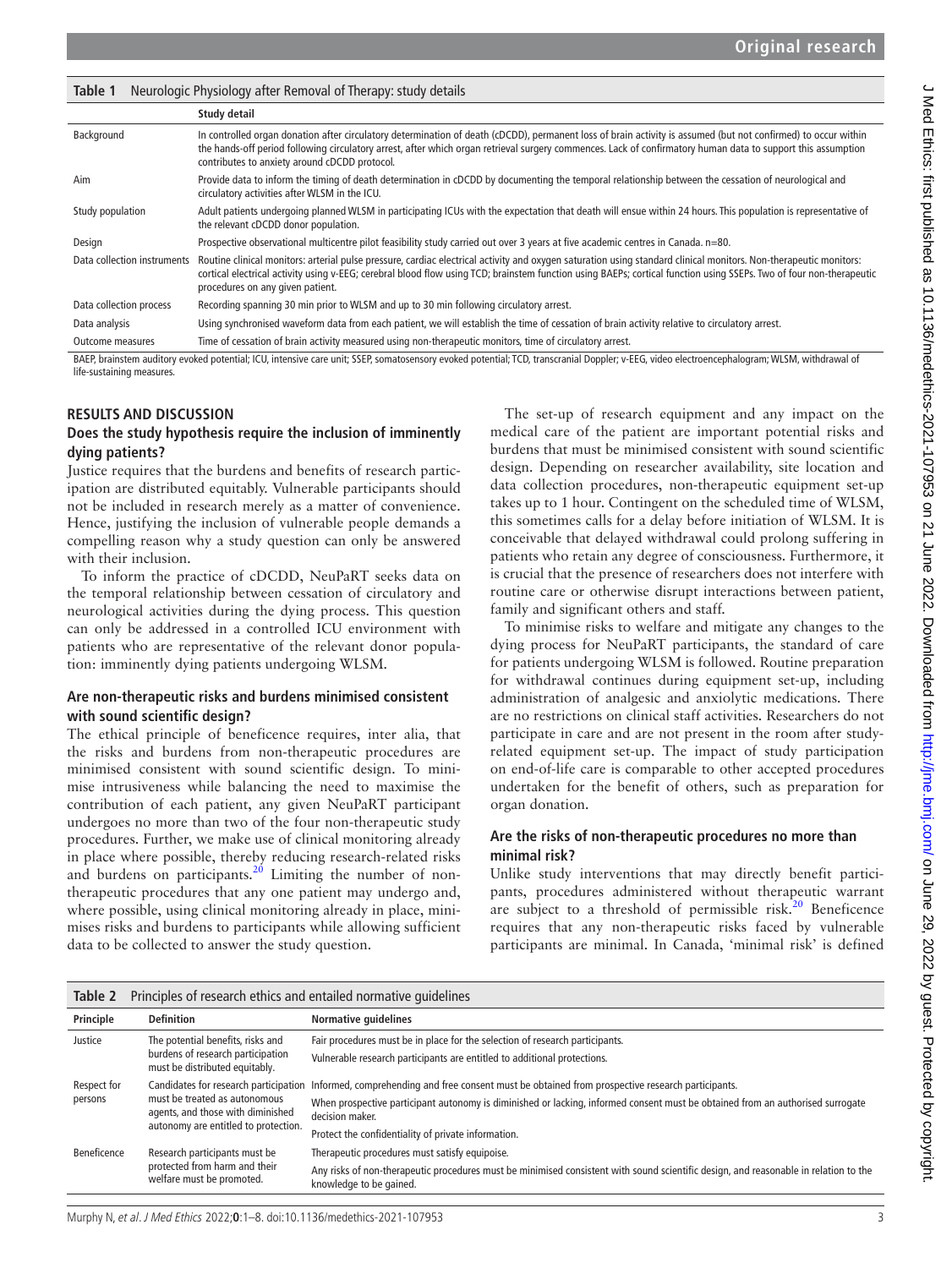<span id="page-3-0"></span>**Table 3** Ethical checklist for research with imminently dying patients in the intensive care unit

|                                                                                                      | <b>iable 3</b> Ethical Clieckiist for research with immiliatity uying patients in the intensive care unit                                                                                 |  |  |  |  |  |
|------------------------------------------------------------------------------------------------------|-------------------------------------------------------------------------------------------------------------------------------------------------------------------------------------------|--|--|--|--|--|
| <b>Ethical question</b>                                                                              | <b>Considerations</b>                                                                                                                                                                     |  |  |  |  |  |
| 1. Does the study hypothesis require                                                                 | Could the research question be answered using another, less vulnerable population?                                                                                                        |  |  |  |  |  |
| the inclusion of imminently dying                                                                    | If the research question cannot be answered with another population, is the sample size sufficient to answer the research question?                                                       |  |  |  |  |  |
| patients?                                                                                            | Are vulnerable participants provided additional protections?                                                                                                                              |  |  |  |  |  |
| 2. Are non-therapeutic risks and                                                                     | Are clinically indicated interventions made use of where feasible?                                                                                                                        |  |  |  |  |  |
| burdens minimised consistent with                                                                    | Is standard of care followed so far as is possible?                                                                                                                                       |  |  |  |  |  |
| sound scientific design?                                                                             | How will interference with routine care be mitigated?                                                                                                                                     |  |  |  |  |  |
|                                                                                                      | Will non-therapeutic interventions be as unobtrusive as possible?                                                                                                                         |  |  |  |  |  |
|                                                                                                      | Are plans in place to deal with participant distress or anxiety?                                                                                                                          |  |  |  |  |  |
|                                                                                                      | Does the protocol account for risks associated with any delay to WLSM?                                                                                                                    |  |  |  |  |  |
|                                                                                                      | 3. Are the risks of these procedures no What are the risks of non-therapeutic study procedures?                                                                                           |  |  |  |  |  |
| more than minimal risk?                                                                              | Are these risks minimal?                                                                                                                                                                  |  |  |  |  |  |
|                                                                                                      | Are adequate procedures in place for the protection and storage of data and biological samples?                                                                                           |  |  |  |  |  |
| 4. Are these non-therapeutic risks                                                                   | What is the expected social value of the study?                                                                                                                                           |  |  |  |  |  |
| justified insofar as they are reasonable<br>in relation to the anticipated benefits<br>of the study? | Do the risks of non-therapeutic procedures stand in reasonable in relation to the anticipated benefits of the study?                                                                      |  |  |  |  |  |
| 5. Will valid informed consent be                                                                    | Are plans for surrogate informed consent consistent with local regulations?                                                                                                               |  |  |  |  |  |
| obtained from an authorised surrogate                                                                | How will the risk of therapeutic misconception be addressed?                                                                                                                              |  |  |  |  |  |
| decision maker?                                                                                      | Who will approach surrogates for consent?                                                                                                                                                 |  |  |  |  |  |
|                                                                                                      | Where and when will consent discussions take place?                                                                                                                                       |  |  |  |  |  |
|                                                                                                      | How will researchers assess the fitness of surrogates to offer informed consent, and how will they ensure approaches for consent do not<br>cause further distress?                        |  |  |  |  |  |
|                                                                                                      | Is the consent document written in lay terms?                                                                                                                                             |  |  |  |  |  |
|                                                                                                      | Will surrogates be given adequate time to ask questions and consider the patient's study participation?                                                                                   |  |  |  |  |  |
|                                                                                                      | How will surrogates be assured that refusal will in no way impact patient care?                                                                                                           |  |  |  |  |  |
| 6. How will incidental findings be                                                                   | Are there any foreseeable incidental findings which could indicate a change in the course of care?                                                                                        |  |  |  |  |  |
| handled?                                                                                             | Is a plan in place for dealing with incidental findings?                                                                                                                                  |  |  |  |  |  |
|                                                                                                      | Will individual findings be shared with surrogates? Will summary findings?                                                                                                                |  |  |  |  |  |
| protect families and significant others                                                              | 7. What additional steps are in place to Have families and significant others of patients who have died in the ICU been involved in study design and development of consent<br>materials? |  |  |  |  |  |
| of research participants?                                                                            | How will families and significant others be prepared for the study process?                                                                                                               |  |  |  |  |  |
|                                                                                                      | Are supports in place to help them cope during the process?                                                                                                                               |  |  |  |  |  |
|                                                                                                      | How will impacts on families and significant others be minimised consistent with sound study design?                                                                                      |  |  |  |  |  |
|                                                                                                      | Will opportunities for meaning-making for families and significant others be facilitated by research staff? How?                                                                          |  |  |  |  |  |
|                                                                                                      | Will summary findings be shared with families and significant others of participants?                                                                                                     |  |  |  |  |  |
|                                                                                                      | 8. What additional steps are in place to Have clinical staff been informed of the study and have any concerns raised by them been addressed adequately?                                   |  |  |  |  |  |
| protect clinical staff and researchers?                                                              | Are researchers well trained and familiar with end-of-life situations? Are they familiar with the patient population?                                                                     |  |  |  |  |  |
|                                                                                                      | Are they trained and experienced in approach for consent?                                                                                                                                 |  |  |  |  |  |
|                                                                                                      | Do researchers have resources to support them during and after discussion with surrogates and families?                                                                                   |  |  |  |  |  |
| ICLL intensive care unit: WILSM, withdrawal of life-sustaining measures                              |                                                                                                                                                                                           |  |  |  |  |  |

ICU, intensive care unit; WLSM, withdrawal of life-sustaining measures.

as the risks encountered in the daily lives of the study popu-lation.<sup>[17](#page-6-13)</sup> The definition of minimal risk varies among jurisdictions and researchers should consult local ethical requirements. Ensuring non-therapeutic risks are minimal is an ethical imperative because competent patients can decide for themselves the research-related risk they are willing to undertake, while incompetent patients cannot. Further, researchers must ensure there are adequate procedures in place for the protection and storage of data and biological samples.

Non-therapeutic components of the NeuPaRT protocol include the addition of neurological monitoring and, in a subgroup of participants, auditory or electrical stimuli at intervals throughout the dying process. The study involves four non-therapeutic procedures, of which no participant undergoes more than two: continuous v-EEG, TCD, SSEPs and BAEPs. To reduce interference, all neurological monitors are positioned out of the way of family and staff and set to 'comfort' mode so that sound and display are off. Where this is not possible (BAEPs and SSEPs), monitors remain out of view of family ([table](#page-4-0) 4).

### Video electroencephalogram

Full-montage v-EEG enables determination of the time at which cerebral electrical activity ceases. Commonly used with critically ill patients in intensive care, $^{21}$  continuous v-EEG involves a standardised placement of EEG electrodes using the 10-20 inter-national system to allow for adequate coverage of the head.<sup>[22](#page-6-15)</sup> [ i ] V-EEG is non-invasive, passively measuring cortical brain activity. While there are no risks associated with this procedure, the video component may be perceived as intrusive.

i While we use conventional placements of electrodes, we use fewer. Normal EEG has electrodes 6 cm apart. We use 10 cm placings because measuring between longer distances allows greater ability to see cerebral activity. See Stecker *et al.*[23](#page-6-16)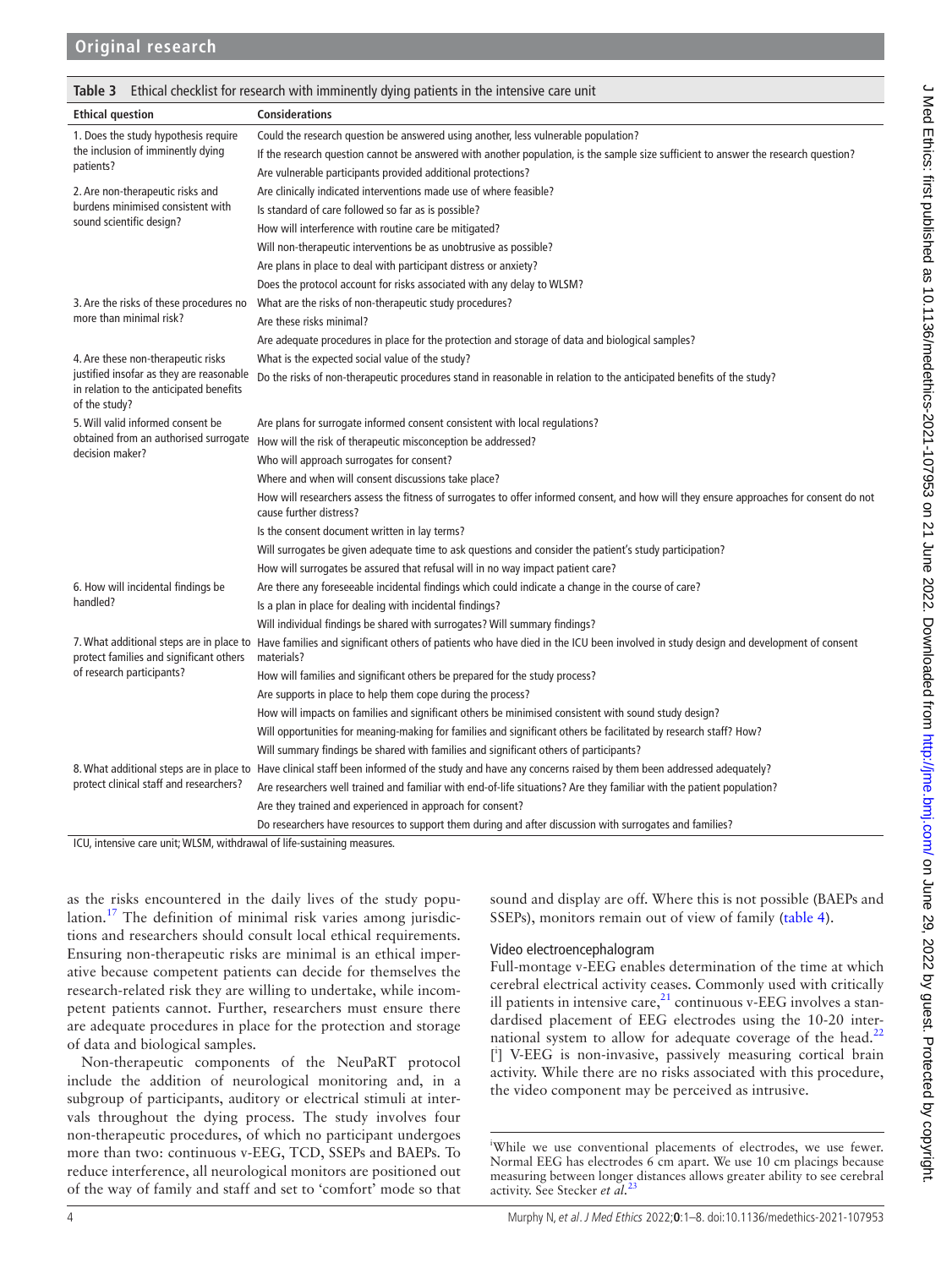<span id="page-4-0"></span>

| Table 4<br>Monitors employed in Neurologic Physiology after Removal of Therapy |                                |                |                              |                                 |                        |                   |                           |  |  |  |
|--------------------------------------------------------------------------------|--------------------------------|----------------|------------------------------|---------------------------------|------------------------|-------------------|---------------------------|--|--|--|
| <b>Haemodynamic monitors</b>                                                   |                                |                | <b>Neurological monitors</b> |                                 |                        |                   |                           |  |  |  |
| Monitor                                                                        | ECG                            | Arterial line  | Oxygen saturation<br>monitor | $v$ -EEG                        | TCD                    | <b>SSEPs</b>      | <b>BAEPs</b>              |  |  |  |
| Standard of care?                                                              | Yes                            | Yes            | Yes                          | Sometimes                       | No                     | No                | No                        |  |  |  |
| Purpose                                                                        | Cardiac electrical<br>activity | Pulse pressure | Oxygen saturation            | Cortical electrical<br>activity | Cerebral blood<br>flow | Cortical function | <b>Brainstem function</b> |  |  |  |
| Potentially<br>burdensome?                                                     | No                             | Yes            | No                           | No                              | No                     | Yes               | Yes                       |  |  |  |

BAEP, brainstem auditory evoked potential; SSEP, somatosensory evoked potential; TCD, transcranial Doppler; v-EEG, video electroencephalogram.

EEG's video component is necessary because EEG is sensitive to artefact. Interpretation of EEG signals requires video recordings to eliminate confounders, such as staff or family and significant others touching the patient or their bed (which they are free to do). The sensitivity of dying process may provoke uneasiness at the prospect of recording. Available recommendations<sup>24–26</sup> on the ethical use of videography in research were of limited use in this case, where the purpose and scope of recording is highly circumscribed.

To allay privacy concerns and limit intrusiveness, the EEG camera captures only the patient's bed. Sound is not recorded. Recordings are deidentified and stored in a secure database. If data contamination is suspected, only the relevant frames of video are reviewed. Only two researchers (TG and DD) have access to the recordings, which will be destroyed 15 years after study completion as per local institutional requirements.

#### Transcranial Doppler

TCD is a non-invasive procedure which uses ultrasound probes to measure blood flow velocity in intracranial vessels. Once signals are identified by study personnel, two probes are affixed over the temples using a head harness. TCD allows for determination of the time of cessation of cerebral blood flow relative to circulatory arrest.

While there are no physical risks associated with this procedure, the addition of the head harness may be uncomfortable for participants who retain a degree of consciousness. Although this is unlikely in sedated patients, consistent with standard of care a bedside nurse monitors the patient for discomfort and administers analgesics as needed.

### BAEPs and SSEPs

BAEPs and SSEPs are used in our study to determine the cessation of brainstem and cortical function, respectively, and provide data to interpret whether cerebral electrical activity measured via v-EEG represents brain function as opposed to activity. BAEPs use a series of clicks at a volume of 60 dB delivered through an earpiece, $2<sup>7</sup>$  and SSEPs use an electrical stimulus administered to the median nerve in the wrist. $28$  While no participant undergoes both SSEPs and BAEPs, each could cause discomfort in residually aware participants.

Phenomenologically, conscious adults experience BAEPs at a volume of 60 dB as similar to a conversation between two adults sitting 1 m apart. SSEPs are like dull but persisting electrostatic shocks and described as mildly uncomfortable. Twenty-four healthy volunteers studied locally rated the overall mean of pain of SSEPs as  $2.51/10$  (SD=2.04), with 1=no pain, 5=moderate pain, 10=severe pain (Loretta Norton, personal communication, 28 April 2022). We limit the obtrusiveness of stimuli by presenting to only one ear or one wrist and follow the American Clinical Neurophysiology Society guidelines.<sup>28</sup>

While v-EEG and TCD pose no risks to participants, BAEPs and SSEPs arguably pose welfare risks in the form of discomfort or anxiety. Since participants in our study are sedated, this is unlikely; however, the possibility cannot be eliminated. Were evoked potentials to cause a patient distress (as indicated by the patient's behaviour, heart rate or blood pressure), we would immediately discontinue the procedure.

### **Are these non-therapeutic risks justified insofar as they are reasonable in relation to the anticipated benefits of the study?**

Beneficence demands that study risks are reasonable in relation to anticipated benefits. While the impact of NeuPaRT participation on end-of-life care is minimised and the risks posed do not obviously exceed the minimal risk threshold, still they must be justified with respect to the social value of the study.

The NeuPaRT study addresses scientific questions central to organ donation. By failing to confirm permanent loss of brain activity, the current approach to cDCDD may fail to protect donors from harm. Conversely, should cessation of brain activity precede circulatory arrest, the current approach may deny donors the opportunity to bequeath optimally viable organs. The comprehensive data collection procedures we employ are necessary to rigorously demonstrate the temporal relationship between cessation of brain and circulatory activity in cDCDD candidates. This may dispel lingering doubts about residual brain function and the appropriate timing of death determination in cDCDD. The benefits to be gained from our study—better outcomes for organ recipients, potentially increased quality and quantity of transplantable organs, protection of future donors are substantial. As the risks to participants are minimal and the social value of the study is high, we conclude it has an acceptable benefit-harm profile.

### **Will valid informed consent be obtained from an authorised surrogate decision maker?**

When the prospective research participant is incompetent, respect for persons requires consent from an authorised surrogate decision maker familiar with the patient's prior expressed wishes, values and interests. Yet the ICU environment and the difficult circumstances attending a patient's illness or injury are obstacles to informed consent.<sup>34</sup> Potential impediments include therapeutic misconception (attributing clinical intent to research activities), undue influence on the part of treating physicians and the degree to which surrogates can make informed decisions in an unfamiliar environment while experiencing distress or confusion about complex health information.<sup>429-31</sup>

Clinical staff are valuable partners for deciding whether to approach family and significant others about patient participation. Before approaching a surrogate decision maker, researchers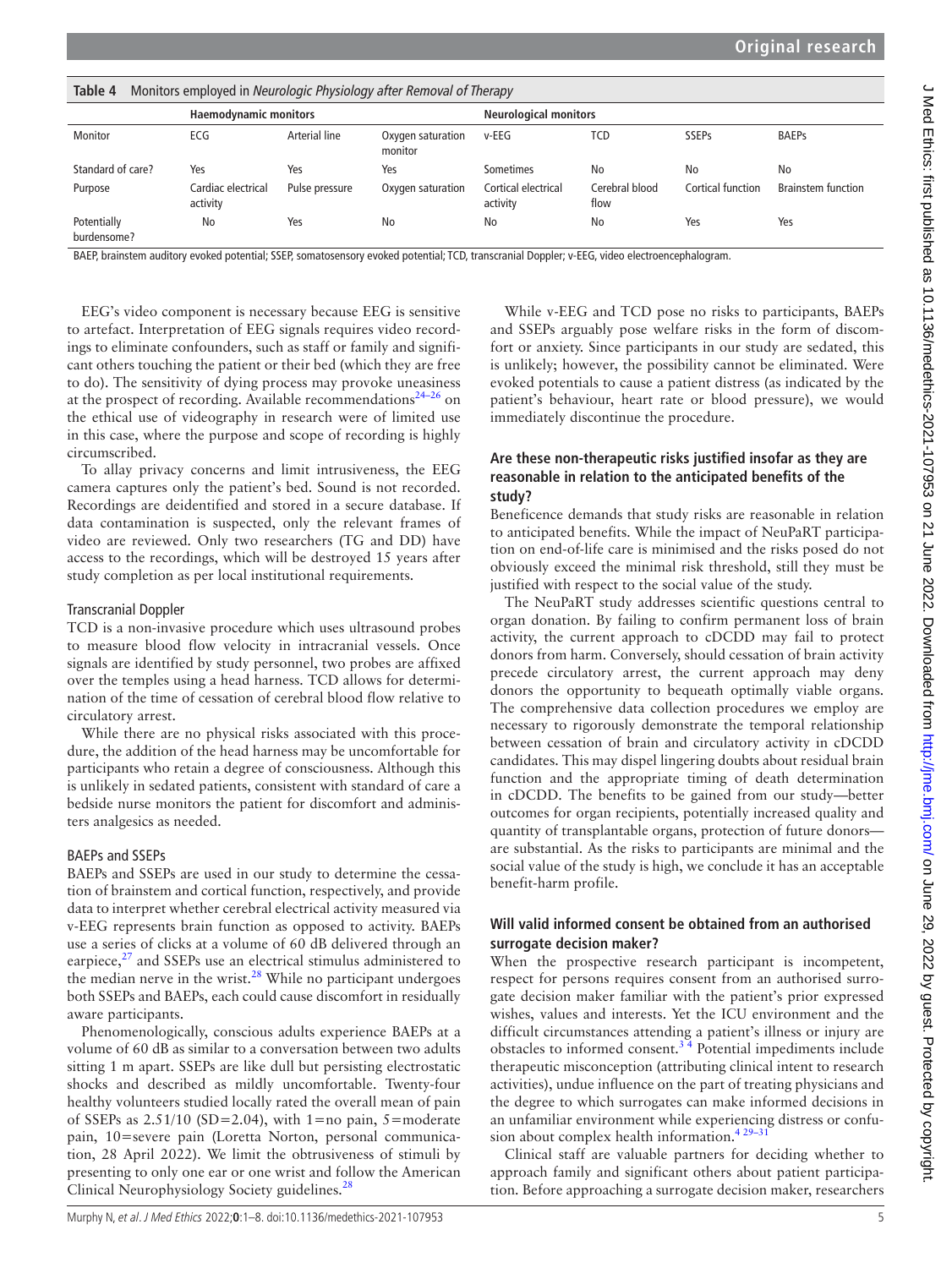confer with nursing staff and inquire as to whether they think it appropriate. If nursing staff are uncertain, researchers discuss the possibility with a social worker familiar with the family. To avoid further distressing families, researchers defer to the judgement of staff.

Feelings of reciprocity towards clinical staff could contribute to instances of invalid consent.<sup>[3](#page-6-20)</sup> Additionally, surrogates may fear that refusal will negatively impact quality of patient care. $30$ For these reasons, approaches for consent are initiated by our researchers, and only after a decision has been taken on WLSM and (when applicable) organ donation. In the consent process, surrogates are informed that refusal of study participation will not impact patient care.

Because the addition of neurological monitoring alters the appearance of the patient, transparency is important to ensure the surrogate is informed. To allow surrogates to visualise what participation entails, the study's letter of information includes pictures of research equipment, as well as an image of a person with neuromonitoring on an ICU bed (see [online supplemental](https://dx.doi.org/10.1136/medethics-2021-107953) [file 1\)](https://dx.doi.org/10.1136/medethics-2021-107953).

Therapeutic misconception occurs when the person providing informed consent attributes clinical intent to non-therapeutic research interventions.<sup>32</sup> Surrogates may not perceive a distinction between routine clinical care in the ICU and research procedures. Having a researcher who is not part of the clinical team approach the family and significant others for consent combats therapeutic misconception by highlighting the distinction between routine care and research.

Some of the patients in the study go on to become organ donors. In these cases, surrogates could conflate procedures required for organ donation with research interventions. For this reason, researchers allow the donation team to approach surrogates first. Additionally, the consent document makes clear both that data collection will not interfere with donation protocol and that withdrawal from the study in no way affects the prospects of donation.

### **How will incidental findings be handled?**

An incidental finding is a discovery about a research participant made during research that is outside the scope of the study, and which could indicate a change in care.<sup>[17](#page-6-13)</sup> Any research in which the discovery of incidental findings is foreseeable requires plans be in place for their management.<sup>[33](#page-7-1)</sup> One worry raised by the research ethics board at our site concerned those participants proceeding to cDCDD: how would we manage the discovery of neurological activity after the 'hands-off' period following circulatory arrest required before death determination?

For two reasons, this eventuality cannot arise in our study. First, cDCDD follows a well-defined protocol with which our study does not interfere. Second, to provide families and significant others with privacy, researchers do not observe neuromonitors in real time. All data analyses and interpretation take place offline. Hence, no incidental findings will arise.

### **What additional steps are in place to protect families and significant others of research participants?**

NeuPaRT is a useful illustration of when the scope of research ethics guidelines can fail to account for impacts on third parties. Families and significant others of patients involved in our study are research 'bystanders': non-participants who may be impacted by research activities.<sup>19</sup> Already at risk of psychological harm from traumatic experience in the ICU, $34$  and sometimes in a state of anticipatory grief, $2^9$  family members are themselves vulnerable. While not encompassed by research ethics guidelines, it is imperative to minimise the impact of changes to end-of-life processes which could adversely impact families.

In our study, participants' families and significant others are encouraged to remain at the bedside as the research is conducted. There are no restrictions on their interactions with the patient or staff. If required, families are supported through the most appropriate means, including social services and spiritual care.

Studies on family experience in organ donation highlight how delayed initiation of WLSM for the purposes of donor workup can be distressing for families.<sup>[35 36](#page-7-3)</sup> The lesser delay sometimes required for our study set-up could be experienced similarly. To mitigate impact stemming from delay, families and significant others are informed of the time required for set-up during the consent process. Following clinical determination of death, monitoring continues for an additional 30 min with those participants not proceeding to organ donation. This duration was acceptable to participants' families in a similar study measuring cardiac activity during the dying process. $^{13}$  $^{13}$  $^{13}$ 

Because several study procedures alter the appearance of participants, families and significant others may find the presence of additional monitors, probes and leads confronting. The images of the study monitoring devices and their placement in the study's letter of information are thus integral to preparing families. Survey and interview data<sup>[2 37](#page-6-24)</sup> and high consent rates from a pilot study using neurological monitoring at end of life (specifically, non-therapeutic EEG) suggest that families do not find neuromonitoring overly invasive.

Further, family members may perceive study involvement as a benefit for the family. Families may derive meaning from the loss of a loved one by helping to contribute to the production of scientific knowledge.<sup>[37](#page-7-5)</sup> Families may find value in their role in fulfilling the prior expressed wish of the patient to participate in research or, more generally, in enabling socially valuable research. To facilitate such meaning-making for families and significant others, we communicate the social value of the research, and we plan to provide families with summary research findings after peer review and publication.

Finally, we believe that researchers should engage families and significant others of patients who have died in the ICU in the study design process and the preparation of consent materials. The direct involvement of families in the research process will help ensure that study procedures are conducted in a way that families and significant others will find acceptable and that their information needs are met.

### **What additional steps are in place to protect clinical staff and researchers?**

An often overlooked aspect of the conduct of research in the ICU is the potential for a study to impact clinical staff and researchers.<sup>39</sup> This is a particularly relevant concern in our study, where these stakeholders must navigate an emotionally fraught environment.

ICU clinical staff have extensive experience with end-of-life situations, and healthcare professionals are generally supportive of observational research conducted at the end of life.<sup>10 39</sup> Prior to commencing enrolment, we offered a series of presentations on the scope, aims, social value and procedures of the study. Staff received handouts summarising key information, and after each session we allowed time for questions and concerns. A similar study involving imminently dying patients reported approval of the research among staff. $\frac{2}{3}$  $\frac{2}{3}$  $\frac{2}{3}$ 

Researchers involved with studies on the imminently dying could find the experience emotionally draining or otherwise burdensome insofar as they may feel they are inserting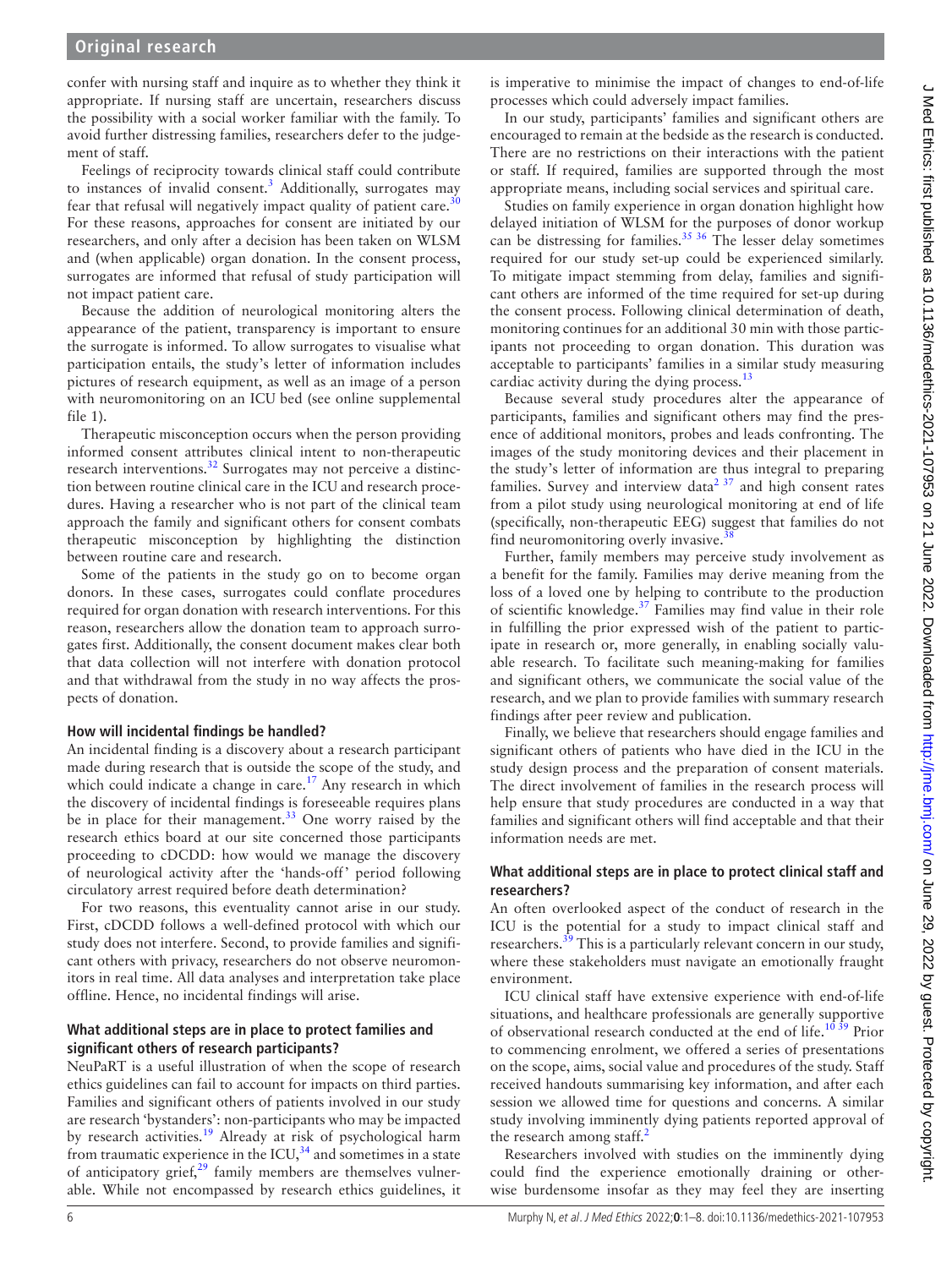themselves into a sensitive and private moment.<sup>[39](#page-7-6)</sup> Additionally, logistical challenges (eg, consent with larger families, broaching a difficult topic) are demanding and may cause frustration or unease.

Ensuring that researchers are adequately trained for research in this setting is not only an issue of competency, it protects families and researchers from needless misunderstanding and conflict. We ensure that our researchers are experienced in approaching families and significant others for consent for research in the ICU. They are familiar with both the patient population and the testing techniques involved. Researchers use a consent script that addresses the difficulties families and significant others are facing. This resource is specific to our study and provides researchers with aids for navigating an emotionally sensitive environment.

## **CONCLUSION**

While research with imminently dying patients in intensive care poses ethical challenges, the NeuPaRT experience demonstrates that such research can be conducted ethically. Our systematic checklist of eight ethical questions to answer before conducting non-therapeutic research with the imminently dying will guide researchers and research ethics committees considering similar research.

**Twitter** Nicholas Murphy [@NB\\_Murphy](https://twitter.com/NB_Murphy) and Charles Weijer [@charlesweijer](https://twitter.com/charlesweijer)

**Acknowledgements** The authors thank two anonymous reviewers for their constructive comments and helpful suggestions.

**Contributors** CW and NM conceived the project. NM wrote the manuscript with substantive support from CW. All authors agreed to manuscript content and structure prior to drafting. DD, TG, GL, LN, MS and CW reviewed all the drafts and provided substantive comments. The final draft was agreed by all authors. The guarantor of this work, NM, accepts full responsibility for the finished work and controlled the decision to publish.

**Funding** This study was funded by New Frontiers Research Fund (NFRFE-2019-00759).

**Competing interests** TG reports grants from the Government of Canada, grants from the Canadian Institutes of Health Research, during the conduct of the research. MS reports grants from Lawson Health Research Institute during the conduct of the research; other from Trillium Gift of Life Network, outside the submitted work. CW receives consulting income from Cardialen, Eli Lilly and Company and Research Triangle Institute (RTI) International.

**Patient consent for publication** Not required.

**Ethics approval** The NeuPaRT study was approved by the Health Sciences Research Ethics Board at Western University, London, Canada.

**Provenance and peer review** Not commissioned; externally peer reviewed.

**Data availability statement** Data sharing not applicable as no data sets generated and/or analysed for this study.

**Supplemental material** This content has been supplied by the author(s). It has not been vetted by BMJ Publishing Group Limited (BMJ) and may not have been peer-reviewed. Any opinions or recommendations discussed are solely those of the author(s) and are not endorsed by BMJ. BMJ disclaims all liability and responsibility arising from any reliance placed on the content. Where the content includes any translated material, BMJ does not warrant the accuracy and reliability of the translations (including but not limited to local regulations, clinical guidelines, terminology, drug names and drug dosages), and is not responsible for any error and/or omissions arising from translation and adaptation or otherwise.

**Open access** This is an open access article distributed in accordance with the Creative Commons Attribution Non Commercial (CC BY-NC 4.0) license, which permits others to distribute, remix, adapt, build upon this work non-commercially, and license their derivative works on different terms, provided the original work is properly cited, appropriate credit is given, any changes made indicated, and the use is non-commercial. See: <http://creativecommons.org/licenses/by-nc/4.0/>.

### **ORCID iDs**

Nicholas Murphy <http://orcid.org/0000-0003-0137-9238> Charles Weijer<http://orcid.org/0000-0002-5510-1074>

#### **REFERENCES**

- <span id="page-6-0"></span>1 Burns KEA, Zubrinich C, Tan W, et al. Research recruitment practices and critically ill patients. A multicenter, cross-sectional study (the consent study). Am J Respir Crit [Care Med](http://dx.doi.org/10.1164/rccm.201208-1537OC) 2013;187(11):1212–8.
- <span id="page-6-24"></span>2 van Beinum A, Hornby L, Dhanani S, et al. Feasibility of conducting prospective observational research on critically ill, dying patients in the intensive care unit. J Med [Ethics](http://dx.doi.org/10.1136/medethics-2016-103683) 2017;43(1):47–51.
- <span id="page-6-20"></span>3 Barrett KA, Scales DC. Considering the vulnerabilities of surrogate decision-makers when obtaining consent for critical care research. [Intensive Care Med](http://dx.doi.org/10.1007/s00134-011-2430-y) 2012;38(1):4-6.
- <span id="page-6-21"></span>4 Ecarnot F, Quenot J-P, Besch G, et al. Ethical challenges involved in obtaining consent for research from patients hospitalized in the intensive care unit. [Ann Transl Med](http://dx.doi.org/10.21037/atm.2017.04.42) 2017;5(Suppl 4):S41.
- <span id="page-6-1"></span>5 Dhanani S, Hornby L, Ward R, et al. Variability in the determination of death after cardiac arrest: a review of guidelines and statements. [J Intensive Care Med](http://dx.doi.org/10.1177/0885066610396993) 2012;27(4):238–52.
- <span id="page-6-2"></span>6 Shemie SD, Gardiner D. Circulatory arrest, brain arrest and death determination. Front [Cardiovasc Med](http://dx.doi.org/10.3389/fcvm.2018.00015) 2018;5:15.
- <span id="page-6-3"></span>7 Bastami S, Matthes O, Krones T, et al. Systematic review of attitudes toward donation after cardiac death among healthcare providers and the general public. [Crit Care Med](http://dx.doi.org/10.1097/CCM.0b013e31827585fe) 2013;41(3):897–905.
- 8 Honarmand K, Parsons Leigh J, Basmaji J, et al. Attitudes of healthcare providers towards cardiac donation after circulatory determination of death: a Canadian nation-wide survey. [Can J Anaesth](http://dx.doi.org/10.1007/s12630-019-01559-6) 2020;67(3):301-12.
- <span id="page-6-4"></span>9 Bernat JL. Life or death for the dead-donor rule? [N Engl J Med](http://dx.doi.org/10.1056/NEJMp1308078) 2013;369(14):1289–91.
- <span id="page-6-5"></span>10 Gysels MH, Evans C, Higginson IJ. Patient, caregiver, health professional and researcher views and experiences of participating in research at the end of life: a critical interpretive synthesis of the literature. [BMC Med Res Methodol](http://dx.doi.org/10.1186/1471-2288-12-123) 2012;12:123.
- 11 Moorcraft SY, Marriott C, Peckitt C, et al. Patients' willingness to participate in clinical trials and their views on aspects of cancer research: results of a prospective patient survey. [Trials](http://dx.doi.org/10.1186/s13063-015-1105-3) 2016;17(1):17.
- <span id="page-6-6"></span>12 Bloomer MJ, Hutchinson AM, Brooks L, et al. Dying persons' perspectives on, or experiences of, participating in research: an integrative review. [Palliat Med](http://dx.doi.org/10.1177/0269216317744503) 2018;32(4):851–60.
- <span id="page-6-7"></span>13 Dhanani S, Hornby L, van Beinum A, et al. Resumption of cardiac activity after withdrawal of life-sustaining measures. [N Engl J Med Overseas Ed](http://dx.doi.org/10.1056/NEJMoa2022713) 2021;384(4):345–52.
- <span id="page-6-8"></span>14 Hurst SA. Vulnerability in research and health care; describing the elephant in the room? [Bioethics](http://dx.doi.org/10.1111/j.1467-8519.2008.00631.x) 2008;22(4):191–202.
- <span id="page-6-9"></span>15 National Commission for the Protection of Human Subjects of Biomedical and Behavioral Research. The Belmont report: ethical principles and guidelines for the protection of human subjects of research. U.S. Department of Health and Human Services, 1979. [https://www.hhs.gov/ohrp/regulations-and-policy/belmont-report/](https://www.hhs.gov/ohrp/regulations-and-policy/belmont-report/read-the-belmont-report/index.html) [read-the-belmont-report/index.html](https://www.hhs.gov/ohrp/regulations-and-policy/belmont-report/read-the-belmont-report/index.html)
- <span id="page-6-10"></span>16 Council for International Organizations of Medical Sciences (CIOMS). International ethical guidelines for health-related research involving humans. Fourth Edition. Geneva, 2016.
- <span id="page-6-13"></span>17 Canadian Institutes of Health Research, Natural Sciences and Engineering Research Council of Canada, and Social Sciences and Humanities Research Council of Canada. Tri-Council policy statement: ethical conduct for research involving humans, 2018.
- 18 Weijer C. Thinking clearly about research risk: implications of the work of Benjamin Freedman. [IRB](http://dx.doi.org/10.2307/3564450) 1999;21(6):1–5.
- <span id="page-6-11"></span>19 Eyal N, Kimmelman J, Holtzman LG, et al. Regulating impact on bystanders in clinical trials: an unsettled frontier. [Clin Trials](http://dx.doi.org/10.1177/1740774519862783) 2019;16(5):450-4.
- <span id="page-6-12"></span>20 Weijer C. The ethical analysis of risk. [J Law Med Ethics](http://dx.doi.org/10.1111/j.1748-720X.2000.tb00686.x) 2000;28(4):344-61.
- <span id="page-6-14"></span>21 Herman ST, Abend NS, Bleck TP, et al. Consensus statement on continuous EEG in critically ill adults and children, part II: personnel, technical specifications, and clinical practice. [J Clin Neurophysiol](http://dx.doi.org/10.1097/WNP.0000000000000165) 2015;32(2):96-108.
- <span id="page-6-15"></span>22 Sinha SR, Sullivan L, Sabau D, et al. American clinical neurophysiology Society guideline 1: minimum technical requirements for performing clinical electroencephalography. [J Clin Neurophysiol](http://dx.doi.org/10.1097/WNP.0000000000000308) 2016;33(4):303-7.
- <span id="page-6-16"></span>23 Stecker MM, Sabau D, Sullivan LR, et al. American clinical neurophysiology Society guideline 6: minimum technical standards for EEG recording in suspected cerebral death. [Neurodiagn J](http://dx.doi.org/10.1080/21646821.2016.1245575) 2016;56(4):276–84.
- <span id="page-6-17"></span>24 Petrini C. Ethical issues in videorecording patients lacking capacity to consent. Ann Ist [Super Sanita](http://dx.doi.org/10.4415/ANN_11_03_02) 2011;47(3):247-52.
- 25 Broyles LM, Tate JA, Happ MB. Videorecording in clinical research: mapping the ethical terrain. [Nurs Res](http://dx.doi.org/10.1097/01.NNR.0000280658.81136.e4) 2008;57(1):59–63.
- 26 Scott M, Watermeyer J, Wessels T-M. Video-recording complex health interactions in a diverse setting: ethical dilemmas, reflections and recommendations. [Dev World Bioeth](http://dx.doi.org/10.1111/dewb.12226) 2020;20(1):16–26.
- <span id="page-6-18"></span>27 American Clinical Neurophysiology Society. Guideline 9C: guidelines on short-latency auditory evoked potentials. [J Clin Neurophysiol](http://dx.doi.org/10.1097/00004691-200604000-00012) 2006;23(2):157-67.
- <span id="page-6-19"></span>28 American Clinical Neurophysiology Society. Guideline 9D: guidelines on short-latency somatosensory evoked potentials. [J Clin Neurophysiol](http://dx.doi.org/10.1097/00004691-200604000-00013) 2006;23(2):168-79.
- <span id="page-6-23"></span>29 Glick DR, Motta M, Wiegand DL, et al. Anticipatory grief and impaired problem solving among surrogate decision makers of critically ill patients: a cross-sectional study. [Intensive Crit Care Nurs](http://dx.doi.org/10.1016/j.iccn.2018.07.006) 2018;49:1-5.
- <span id="page-6-22"></span>30 Karjalainen H, Halkoaho A, Pietilä A-M, et al. Intensive care nurses' perceptions of various ethics concerns affecting clinical research. [Scand J Caring Sci](http://dx.doi.org/10.1111/scs.12632) 2019;33(2):371-9.
- 31 Mehta S, Quittnat Pelletier F, Brown M, et al. Why substitute decision makers provide or decline consent for ICU research studies: a questionnaire study. [Intensive Care Med](http://dx.doi.org/10.1007/s00134-011-2411-1) 2012;38(1):47–54.